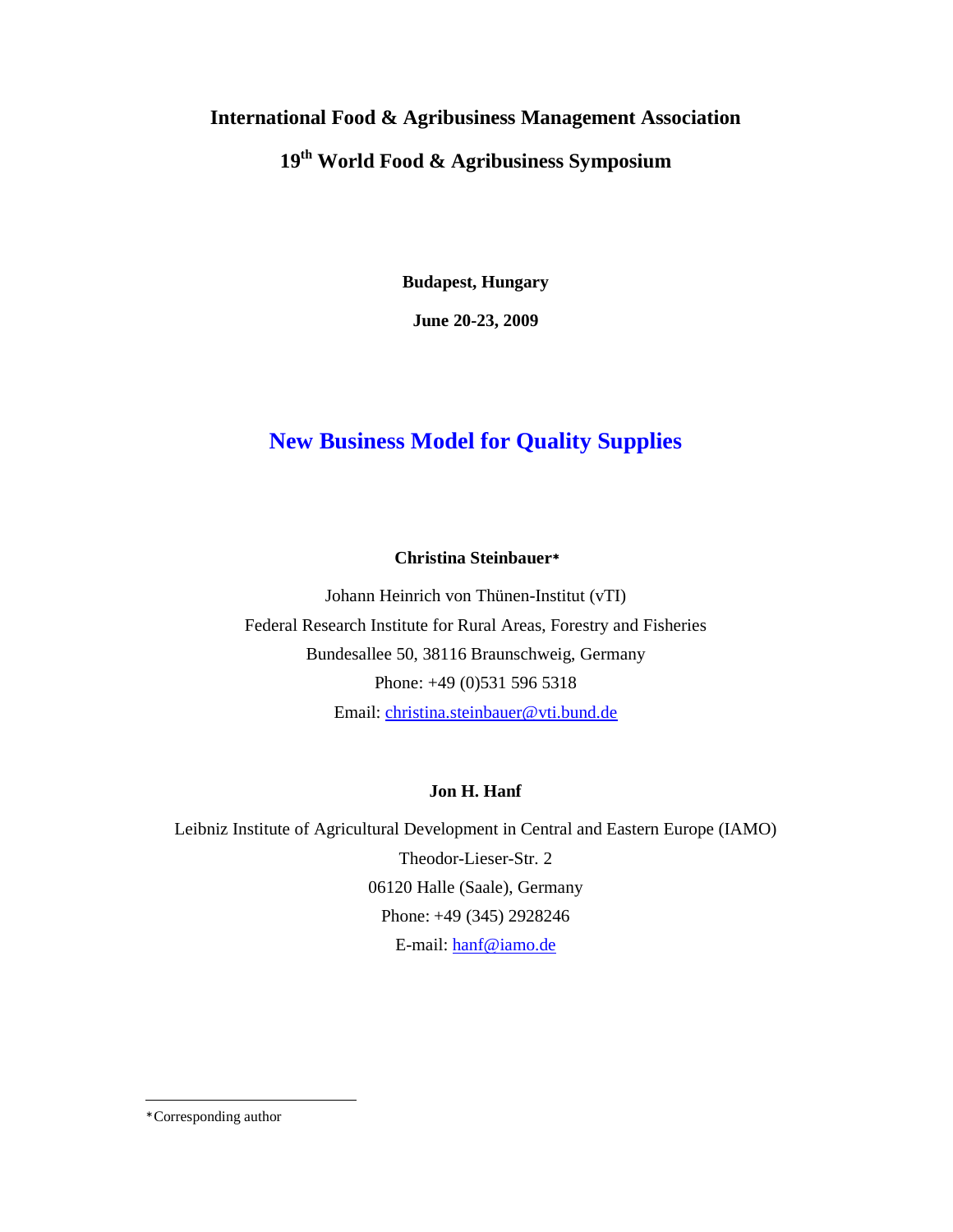## **NEW BUSINESS MODEL FOR QUALITY SUPPLIES**

### ABSTRACT

Food quality and food safety have become increasingly important in the food sector. Given the perishable nature of agrifood products, high rotation and high spatial dispersion of production and commercial processes, there is an increasing need for high levels of coordination. Because supply chains are becoming too complex for any one entity to manage effectively, tomorrow's winners will be the companies that conduct the orchestra – not those that play all the instruments. Here, we focus on a strategic business model for quality supplies as one of the driving forces of the vertical collaboration in managing the food supply chain.

#### **KEYWORDS:**

**Food Supply Chains, Chain Management, Balanced Scorecard, Quality, Fish**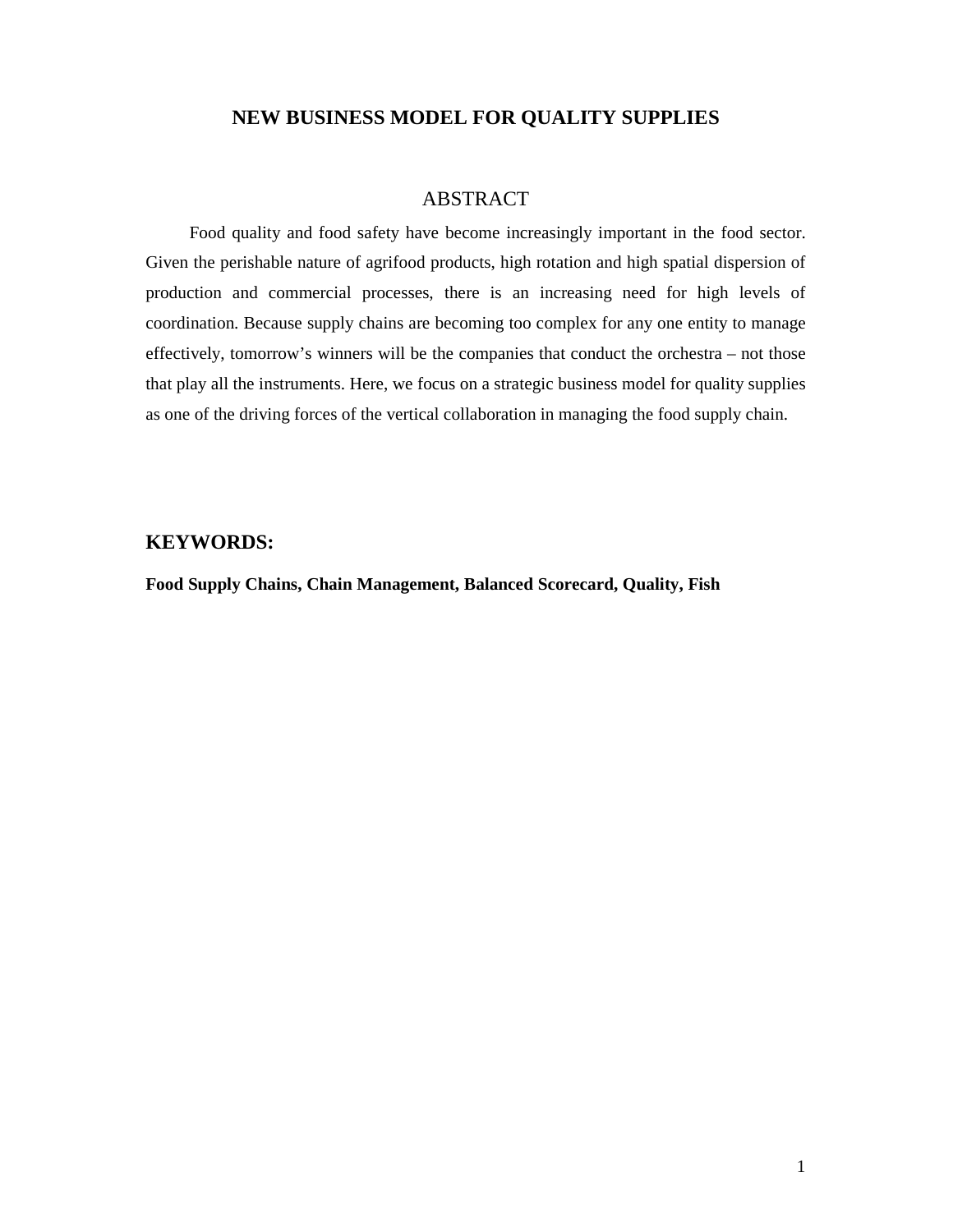#### INTRODUCTION AND

#### THEORETICAL BACKGROUND OF FOOD SUPPLY CHAINS

Nowadays, the food sector faces increasing demands for quality, which consequently encompasses the entire chain. Food quality is a broad concept that includes physical product attributes such as nutritional content, as well as process attributes relating to how the food was produced. Many process quality attributes are credence attributes. In case of the absence of monitoring or quality signals buyers are not able to varify product attributs like animal welfare standards or environmental standards, organic produce, or whether a product contains genetically modified organisms. Information asymmetry arising from experience or credence attributes increases transaction costs for food firms. To guarantee the consumer the correctness of credence attributes, the vertical linkages between the different actors are especially relevant. Thus, the food chain does not just concern the supply of products but is a series of interconnected flows of goods, services, incentives and information between the different participants in the market chain (Martinez et al. 2006). Politicians, consumers, producers and suppliers all assess food quality as no longer the matter of a single firm. In order to deliver the "new quality" the whole food chain has to work together (Hanf and Hanf 2007).

A food chain has specific characteristics, including multiple stages, global sourcing, variety of sources, leading to a complex network structure. Moreover, food is an inhomogeneous material, with a wide uncertainty and variability in quality and quantity of supply, as well as yield of production processes (Lindgreen and Hingley 2003). Given the perishable nature of agrifood products, high rotation and high spatial dispersion of production and commercial processes, there is an increasing need for high levels of coordination. One can observe that the food chain is in the progress to be re-designed from traditional (spot) market exchange into vertical co-ordinated network organisations. The key driver for the redesigning of a food chain is the reliable transfer of trust attributes regarding product quality to the consumer.

As a result, today many food products are produced in vertically cooperating organizations or networks. Such chain organizations can have various forms of co-operation or even be vertical integrated firms. However, several studies have shown that the majority of vertical chain organisations are co-operations of a number of firms. We focus here on a specific type of chain organization named **supply chain networks (SCN)** (Lambert and Cooper 2000; Hanf and Dautzenberg 2006).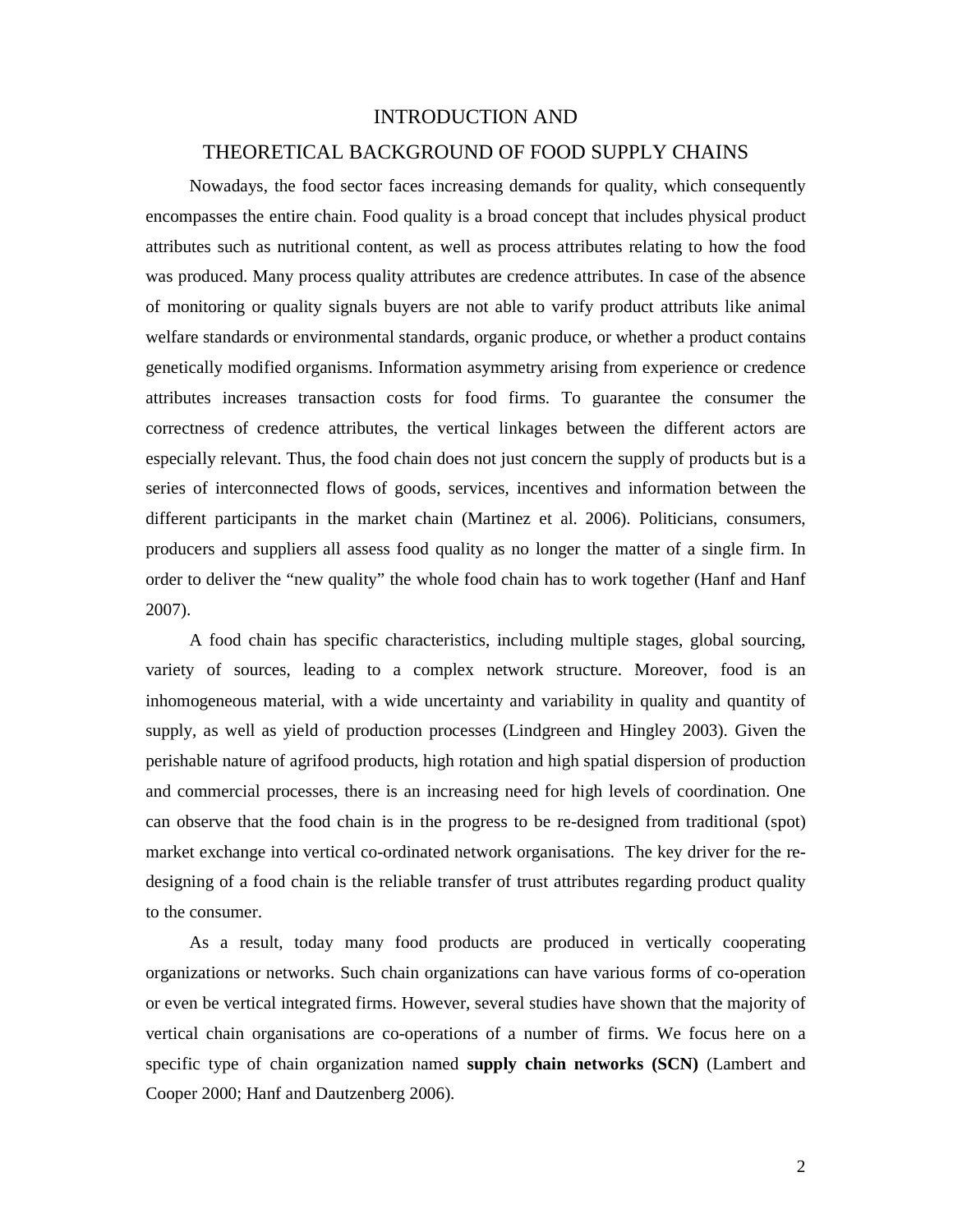Generally, supply chain networks have strictly coordinated vertical linkages (Zylbersztajn and Farina 1999) and can be regarded as strategic networks (Burr 1999). Supply chain networks embody collaboration of more than two firms (Omta et al. 2001) so that numerous and heterogeneous members of supply chain networks maintain highly intensive and recurrent interactions with each other. Strategic chain organizations possess a **focal firm** being the core element that is expected to manage the system (Jarillo 1988). The focal company determines the decisions of all network members to ensure the achievement of the super-ordinate network aims (Wildemann 1997). In general the focal firm is that firm that is identified by the consumers as being 'responsible' for the specific food item, e.g. the producer in the case of a producer brand and the retail firm in the case of private brand (Hanf and Dautzenberg 2006). If the focal firm is widely regarded as being responsible for the safety of the food then the focal firm will and should establish a network management system that effectively prevents further recurrence of food scares. This is a very difficult and very comprehensive task. Figure 1 demonstrates the growing complexity and task of organisation for the focal company.



**Figure 1**: Supply Chain Network of a Retailer (Hanf and Kühl 2003)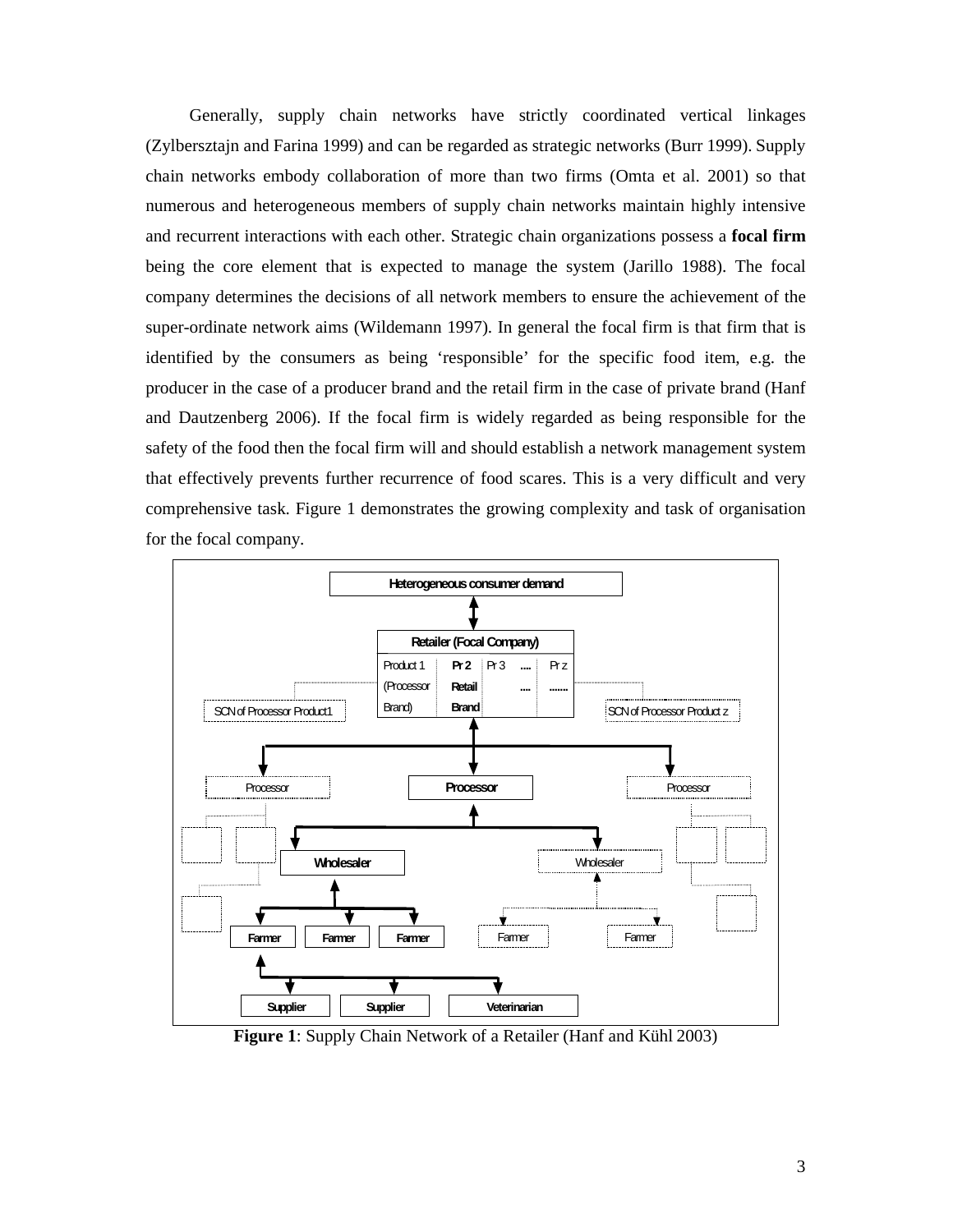The questions how such chain networks have to be designed and which governance structure fits best have been addressed in several well known articles (Gulati et al. 2000, Hendrikse 2003, Omta et al. 2001, Lazzarini et al. 2001). On account of this, the aim of our paper is not to improve the discussion of the government of chain networks. Instead, we want to enhance the discussion on the co-ordination of vertical network i.e. chain management.

First we will outline the theoretical background of food supply chains. Thereafter, we will elaborate on the questions of a chain management and introduce the concept of a management model based on the Balanced Scorecard. Finally, we will draw some conclusions and give an outlook on our further investigation.

#### MANAGING FOOD SUPPLY CHAINS

Vertical inter-firm organizations have to be coordinated to gain value throughout the whole supply chain. Because supply chains are becoming too complex for any one entity to manage effectively, tomorrow's winners will be the companies that conduct the orchestra – not those that play all the instruments (Matchette and Seikel 2005, S.148). The challenge to a supply chain organization is to choose the appropriate management mechanisms (Xu and Beamon 2006). To find out how to manage "the orchestra" a more differentiated look at the management theory of food supply chains is needed.

The management literature usually only distinguishes between the two types of strategies - corporate and business strategies. This distinction is not sufficient for an adequate consideration of the multiple linkages which exist between interdependent organizations within a chain network (Bresser and Harl 1986). Thus, various authors have introduced the concept of collective strategies (Astley 1984, Carney 1987, Edström et al. 1984). "A collective strategy is a systematic response by a set of organizations that collaborate in order to absorb the variation presented by the inter-organizational environment" (Astley and Fombrun 1983, p.380). Collective strategies can be re-active, absorbing variation within an environment, or they can be pro-active forestalling unpredictable behaviour by other organisations (Astley and Fombrun 1983). The adoption of collective strategies in SCN implies that, similarly to the firm, the network pursues certain goals.

In a SCN the focal company is the strategy setting unit that sets network goals. To achieve the goals the management of chain organizations has to orient towards organizing activities through interfirm **coordination and cooperation** (Ménard 2004). Generally, cooperation refers to the alignment of interests, and, thus, successful cooperation can be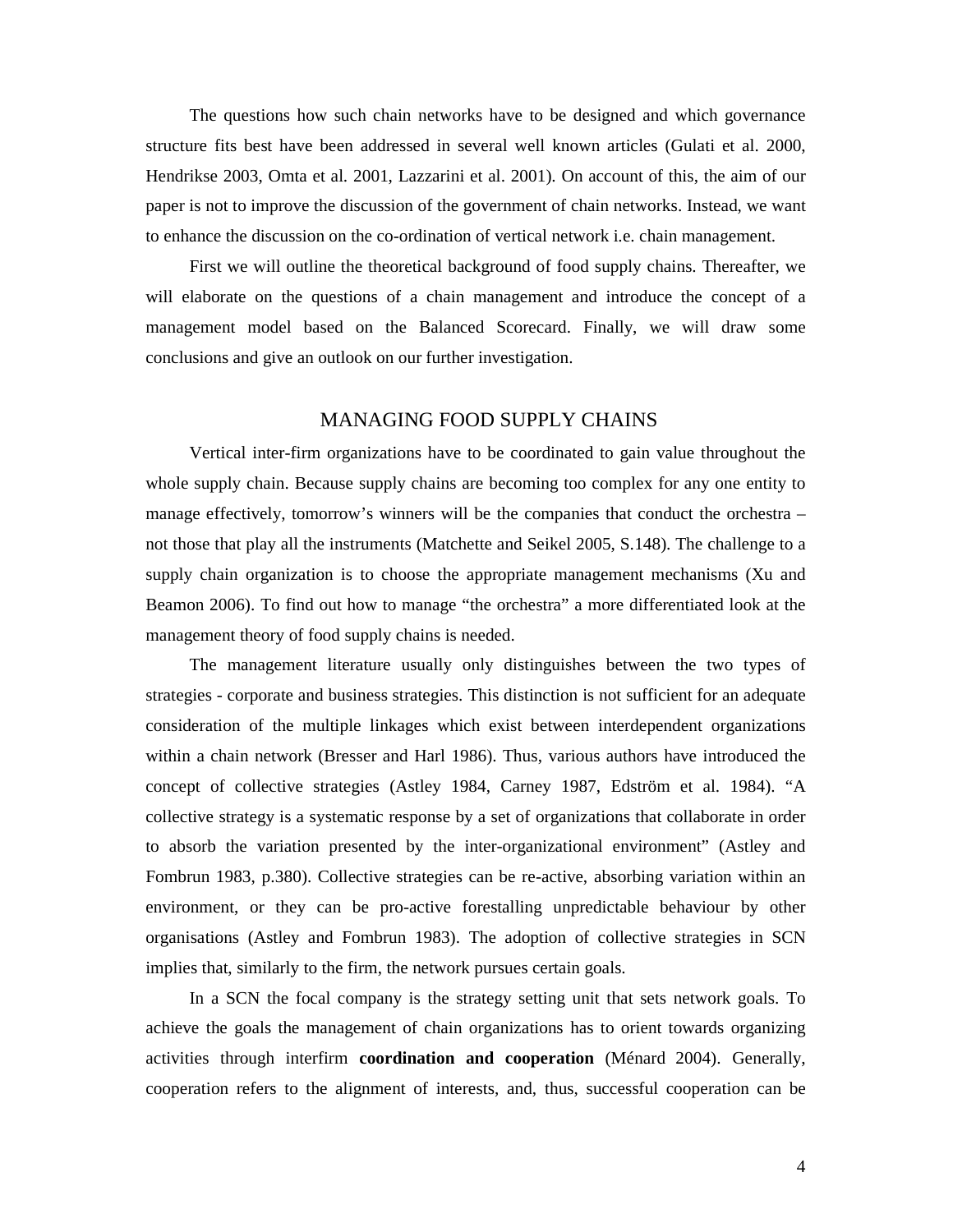hindered by conflicts of interests (Gulati et al. 2005). Conflicts of interests arise if selfinterested individuals optimise their private benefits before they strive for collectively beneficial outcomes. Therefore, cooperation between actors correspondingly requires the coordination of their activities. Resource and information flows have to be coordinated as to timing, quantity, quality, etc. in order to provide benefits for supply chain actors and deliver value to the customers. On this account, coordination is attributed to the alignment of actions. Problems of coordination can arise due to the lack of shared and accurate knowledge about the decision rules that other actors are likely to use and how one's own actions are interdependent with those of the others (Gulati et al. 2005). In order to realize the strategic objectives the focal company has to work out a collective strategy that addresses cooperation aspects as well as coordination aspects (Gulati et al. 2005).

Besides the equal consideration of cooperation and coordination aspects, another shortcoming of many articles on chain management is that they do not consider that networks consist of different levels, namely firm, dyadic, and network levels. However, Duysters et al. (2004) highlighted their importance for chain management in an analysis of strategic alliances. On account of this, goals of chain management have to be considered in the same way - at least at the firm and network levels (Gagalyuk and Hanf 2008). Due to this fact, it might be often difficult to distinguish between the network level goals and the firm level goals. Under **network-level** goals we understand goals set within a network that can only be met if all networked firms are jointly working to achieve them. An example is to enhance the total chain quality. In general, we suppose that such aims are rather of non-pecuniary or intangible nature. **Firm-level goals** refer to goals that single firms want to achieve for their own firm entering the network. Examples might be higher sales, risk reduction, higher profits, or knowledge generation. Therefore a collective strategy has to be regarded as a systematic approach that addresses the alignment of actions (coordination) and interests (cooperation) of independent but collaborating companies in order to achieve certain goals that have to be analysed on firm level as well as on network level.

One can say, that successful chain management requires a change from managing individual functions to integrating activities into key processes (Lambert and Cooper 2000). This integration of our key processes (named cooperation, coordination and the consideration of different levels) can only be efficiently aligned by a sophisticated **management concept** (Bogaschewsky 1995).

During the last twenty years concepts like Total Quality Management (TQM), Supply Chain Management (SCM) and Efficient Consumer Response (ECR) have been developed to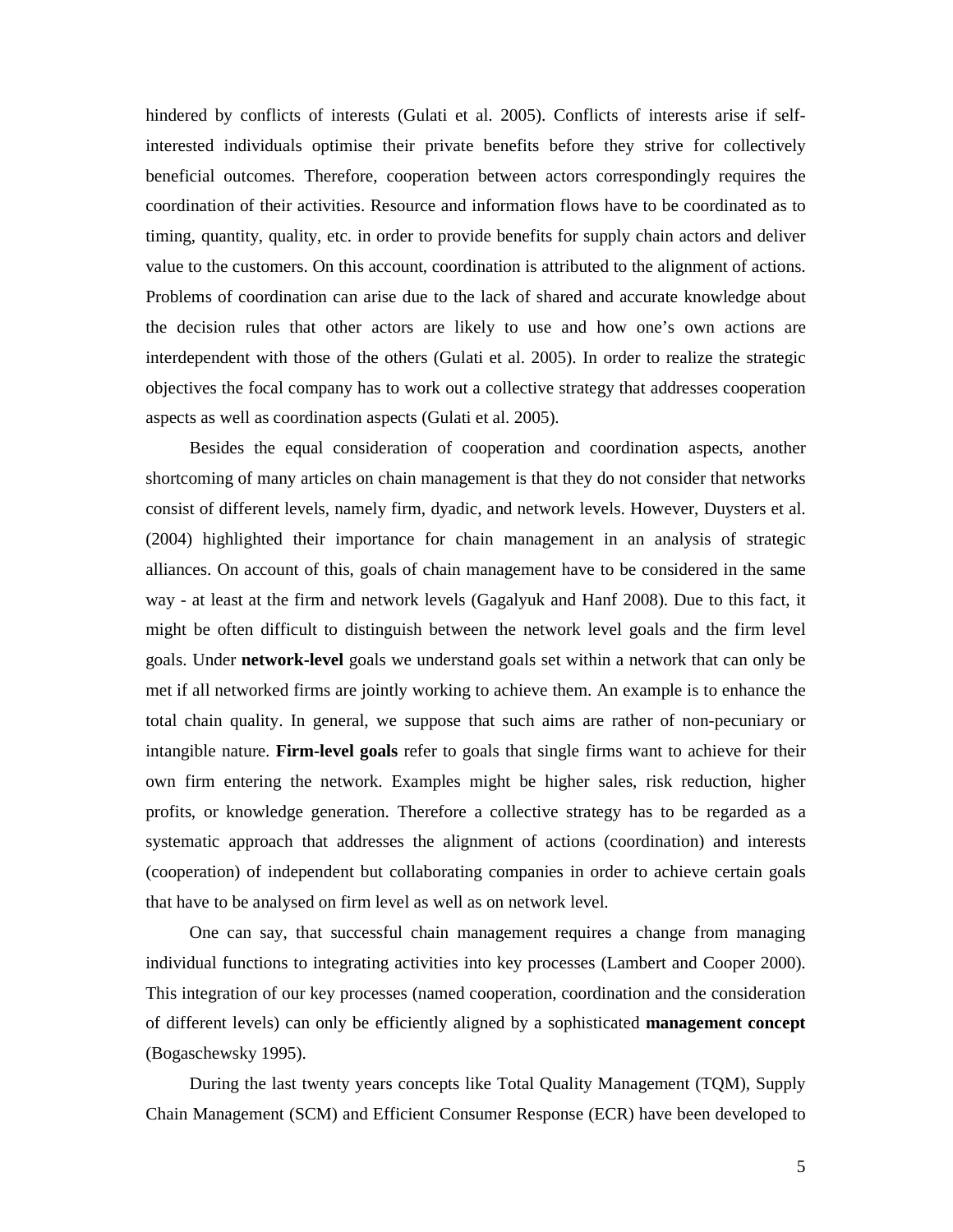optimise vertical inter-firm interactions. TQM can be characterised as a customer-orientated quality management concept that concentrates on the quality of processes rather controlling the (end) quality of single products i.e. instead of an "end-of-pipe orientation" a process orientation is taken leading an overall quality optimisation. In the mid 1990's the customer orientated Supply Chain Management (SCM) and Efficient Consumer Response (ECR) were introduced. Critical and sensitive information (e.g. scanner data, amount of stocks) based on logistics should be passed throughout the whole chain. In the late 1990's Collaborative Planning Forecasting and Replenishment (CPFR) emerged based on the ideas and aims of ECR and SCM. Even though these concepts consider the whole chain the concepts themselves are mainly designed for a single company and optimising the product and information flow between sequenced ties. Being widely used in the agri-food business TQM has altered in the course of time from a management system to an implementation of ISO certification. Consequently, TQM nowadays can be seen as a competitive must and not as a competitive advantage. In a literature survey of monographs on Supply Chain Management Müller et al. (2003) showed that the majority of monographs made no any clear distinction between SCM and logistic concepts. Especially, the perspective of interfirm co-operation was only addressed in some exceptions. Additionally these concepts were designed for major enterprises rather than for small and medium enterprises that are mainly found in the food business (Hanf and Andreä 2005). Besides that, practice shows that these concepts mainly address operative management objectives but disregard the strategic side.

Talking about strategic business models we have to take a look at the firm-level. There are multiple strategic management systems for single companies to manage the firms´ processes in order to reach a well defined strategic goal. Kaplan and Norton perceived that the key to executing the strategy is to have people in the organization understand it. They introduced in 1996 a management framework, named Balanced Scorecard (BSC) that nowadays is a widely adopted strategic management system. The Balanced Scorecard is a multidimensional concept that combines financial and also non-financial parameters to link today´s actions with tomorrow´s goals (Kaplan and Norton 1996). The BSC translates the firm´s strategy into objectives which are classified in critical and important business perspectives. For our further consideration the Balanced Scorecard addresses one important deficit in traditional management systems: the inability to link a company´s long-term strategy with its shot-term actions. Hence, building a BSC enables the company to align its management processes and focuses the entire organization on implementing long term strategy (Kaplan and Norton 1996, p.85).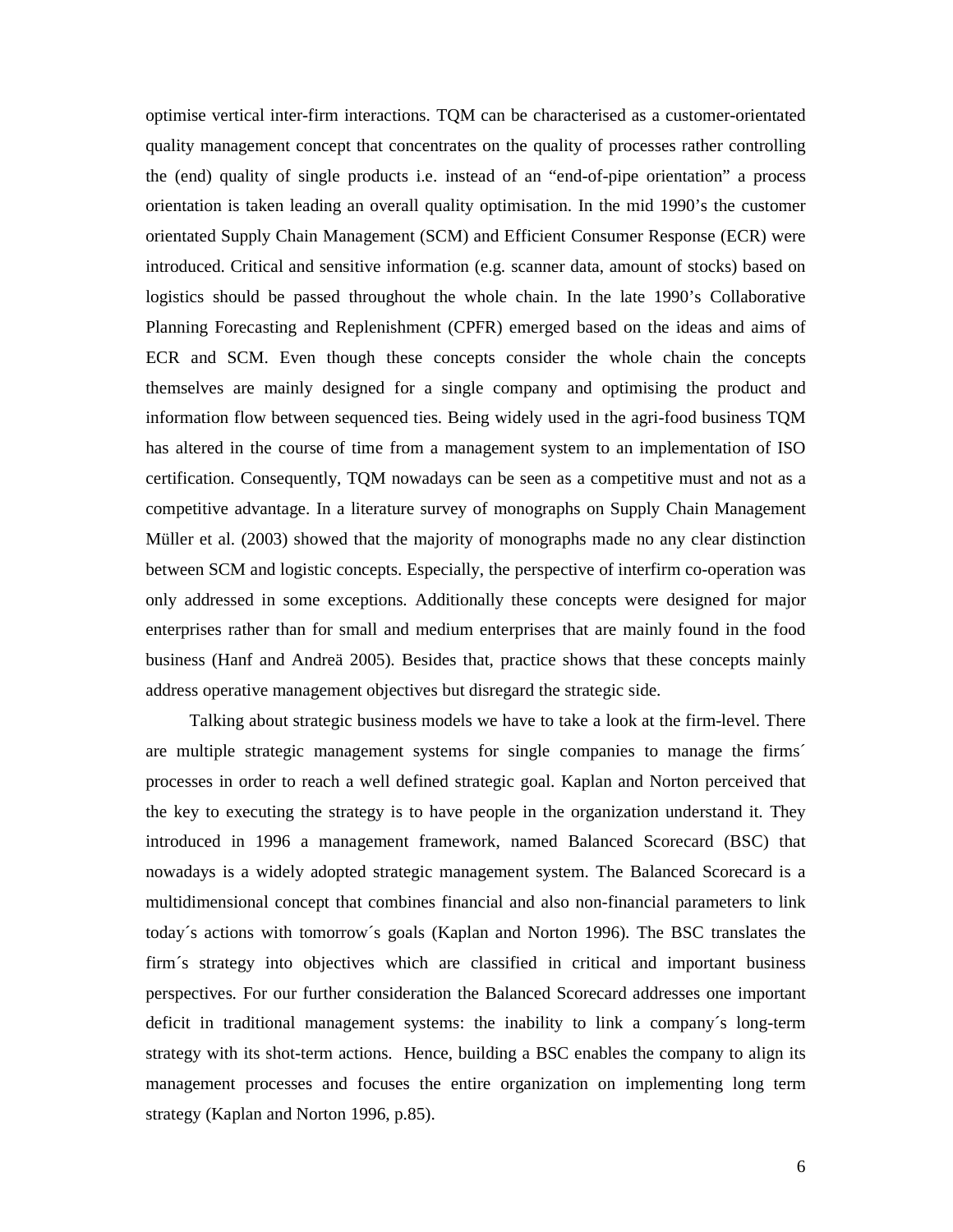On this account we presume that the BSC approach provides beneficial insights for the management of SCN. First attempts using the BSC in supply chains have been undertaken by Brewer and Speh (2000, 2001) and Werner (2000). It has to be considered that the complexity and diversity of interests within a single enterprise frequently hinders the implementation of the overall strategy throughout a single company. It is certainly much more ambitious to create a strategy for networks that are composed of a multitude of firms (Kaplan and Norton 2001). A prerequisite for the use of business management systems in chain networks is the comparability of firms and networks. Hanf and Andreä (2005) deduce that strategic networks are comparable to conglomerates and therefore similar concepts can be utilized to coordinate a SCN. Thereby the above presented characteristics of supply chain networks have to be taken into account.



**Figure 2**: Supply Chain Network Management modell

In our strategic management model we consequently combine the identified main strategic management objects for SCN, named alignment of interests (cooperation), alignment of action (coordination) and alignment of goals (different levels) with the concept of Balanced Scorecard. In this context, the three perspectives must be linked to collective strategy. Figure 2 presents the framework of our conclusions. This balanced approach of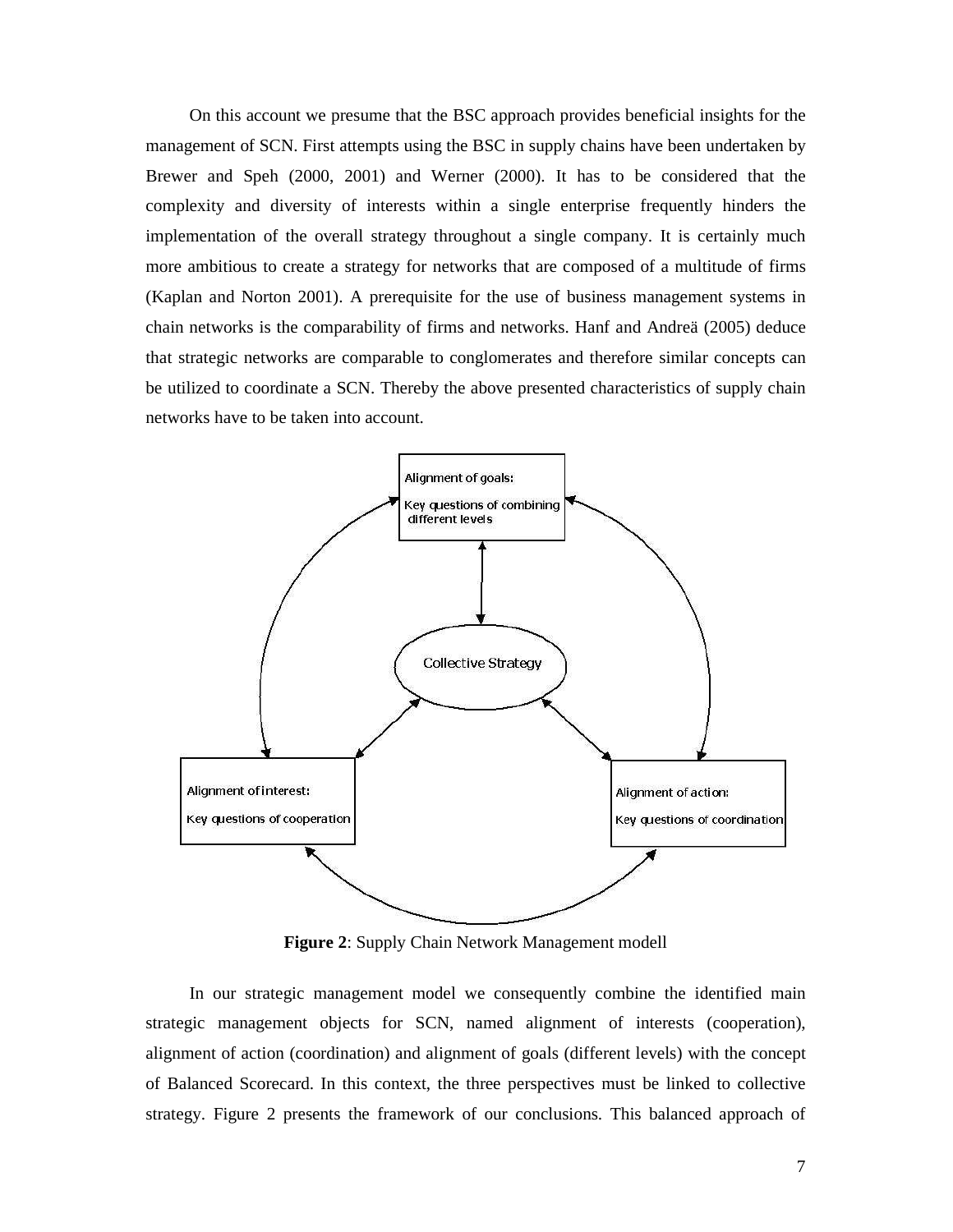translating collective strategy into three strategic important perspectives helps the involved firms, especially the focal company, to acquire foresight about which problems are most relevant in achieving the network goals and thereof to reduce conflicts.

#### CONCLUSION AND OUTLOOK

The creation of a management system for a whole supply chain network is a tremendous organizational task that the focal firm has to accomplish. Chain management is a multidimensional construct consisting of cooperation and coordination elements and occurring on various levels. Therefore, a food chain can be called "supply chain network" if it highlights a collective strategy, that focuses on the alignment of interests, the alignment of action as well as on the alignment of different network goals. The implementation of a collective strategy has to be carried out in the interest of the whole chain. Therefore, a major task for strategic chain management is to translate strategy into network goals. As a prerequisite understanding the various determinants of chain management is an important managerial issue for every supply chain network. Our concept provides important implications for this practice.

For our further investigation we will conduct an in-depth analysis of the governance structures and supply chain strategies in the fish sector. As a raw product, fish is a fresh and perishable food product, and must be delivered to the processor in the shortest time spans. Given the latent perishability and increased public concerns about quality (Várdi 2001), quality assurance mechanisms become increasingly important in this sector. Therefore the fish sector is appropriate to the study of collaborative supply chain organizations that are coordinated by a focal company. Based on strategic management literature structural equation models can be seen as a useful validation method of our insights.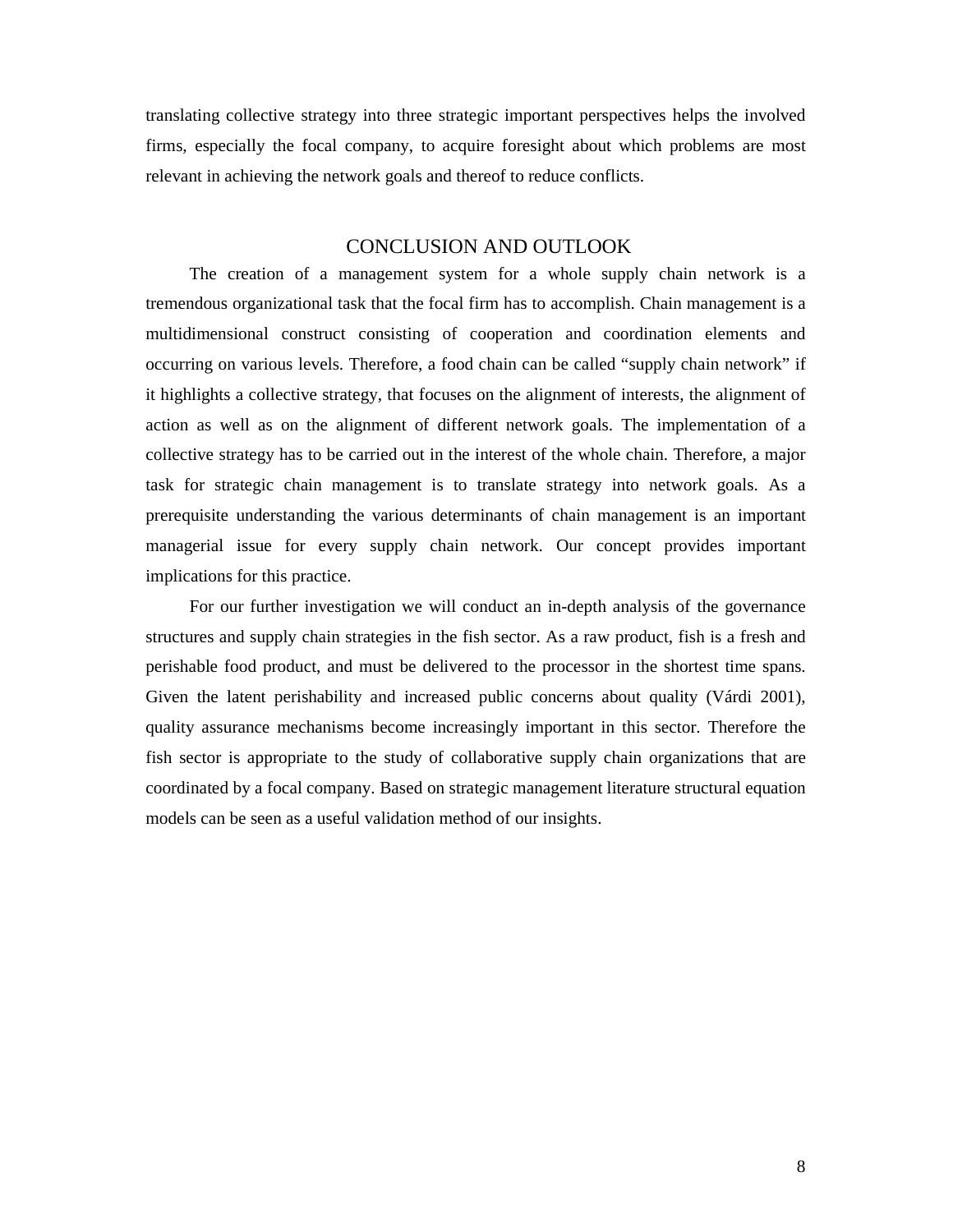#### REFERENCES

- Astley, W.G. (1984). Towards an Appreciation of Collective Strategy. In: Academy of Management Review, 9: 526-535
- Astley, W.G.; Fombrun, C.J. (1983). Collective strategy: Social Ecology of Organizational Environments. In: Academy of Management Review, 8 (3): 576-587
- Bogaschewsky, R. (1995). Vertikale Kooperationen Erklärungsansätze der Transaktionskostentheorie und des Beziehungsmarketing. In: Schmalenbachs Zeitschrift für betriebswirtschaftliche Forschung, Sonderheft 35: 159-177
- Bresser, R.K.F.; Harl, J.E (1986). Collective Strategy: Vice or Virtue? In: Academy of Management Review, 11: 408-427
- Brewer, P.C.; Speh, T.W. (2000). Using the Balanced Scorecard to Measure Supply Chain Performance. In: Journal of Business Logistics, 1 (21): 75-93
- Brewer, P.C.; Speh, T.W. (2001). Adapting the Balanced Scorecard to Supply Chain Performance. In: Supply Chain Management Review, 2 (5): 48-56
- Burr, W. (1999). Koordination durch Regeln in selbstorganisierenden Unternehmensnetzwerken. In: Zeitschrift für Betriebswirtschaft, 69 (10): 1159-1179
- Carney, M.G. (1987). The Strategy and Structure of Collective Action. In: Organization Studies, 8: 341-362
- Duysters, G., Heimeriks, K.H., Jurriëns, J.A. (2004). An integrated Perspective on Alliance Management, In: Journal on Chain and Network Science, 4 (2): 83-94
- Edström, A., Högberg, B., Norbäck, L.E. (1984). Alternative Explanations of Interorganizational Cooperation: The Case of Joint Programmes and Joint Ventures in Sweden. In: Organization Studies, 5: 147-168
- Gagalyuk, T.; Hanf, J. (2008). The Importance of Network Goals for Strategic Chain Management. 12th Congress of the European Association of Agricultural Economists – EAAE 2008, Ghent
- Gulati, R., N. Nohria und A. Zaheer (2000). Strategic Networks. In: Strategic Management Journal, 21 (3): 203-216
- Gulati, R., Lawrence, P.R.; Puranam, P. (2005). Adaptation in Vertical Relationships: Beyond Incentive Conflicts. In: Strategic Management Journal, 26: 415-440.
- Hanf, J.; Andreä, K. (2005). As a Consequence of Change Supply Chain Networks in the Agri-Food Business. In: Schriften der Gesellschaft für Wirtschafts- und Sozialwissenschaften des Landbaus e. V. (GeWiSoLa), Band 40, 387-394
- Hanf, J.; Dautzenberg, K. (2006). A Theoretical Framework of Chain Management. In: Journal in Chain and Network Science, 6 (1): 79-94
- Hanf, J.; Hanf, C.H. (2007). Does Food Quality Management create a Competitive Advantage? In: Theuvsen, L.; Spiller, A.; Peupert, M.; Jahn, G. (ed.), Quality management in food chains. Wageningen Academic Publishers, 489-502
- Hanf, J.H., Kühl, R. (2003). Marketing Orientation and its Consequence for the Food Chain. In: Baourakis, Ed.G. (ed.): Marketing Trends for Organic Food in the Advent of the 21st Century". World Scientific Publishing, London, 116-135